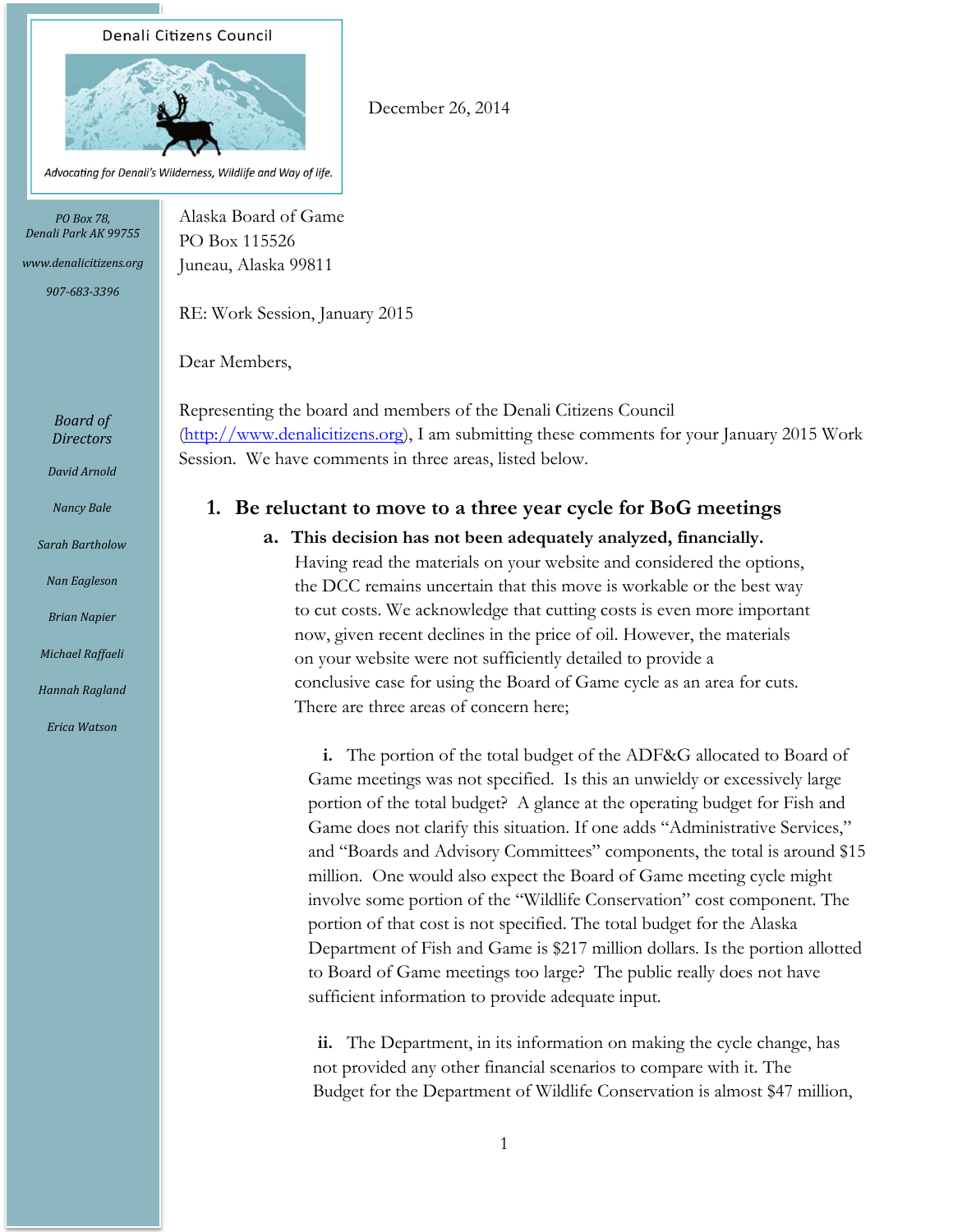roughly a quarter of the total. Can this budget be cut in ways not related to Board of Game meetings?

**iii.** Given the inadequate information on which to base a reasoned public comment, the Denali Citizens Council advocates rejecting this change at this time.

#### **b. This decision has troubling "public process" implications.**

We at DCC value the Board of Game process, although we wish the board reflected a more diverse cross section of Alaska citizen interests. There is no indication at present whether lengthening the cycle will lessen the total workload of the BoG or result in better responsiveness to Advisory Committee concerns. To the contrary, problems will occur and require attention and action. With less frequent full meetings, action is likely to be taken on an emergency basis and without due public process.

DCC has come before the Board of Game to advocate for enhanced conservation of wolves who den in Denali National Park and venture into state lands in Unit 20C. It is clear from limited state and more comprehensive National Park Service data that wolf numbers in 20C are low. This situation has caused DCC and others to bring proposals before the BoG on "buffer zone' concepts. Already, such proposals have been banned from discussion by the Board of Game until the Interior 2016 cycle. We're concerned that a change in cycle length could require that we wait until 2017 to bring a proposal before the Board of Game. Furthermore, the proposed cycle length change does not inspire optimism that our concerns will be addressed.

## **2. Re-examine the management of Alaska's resources under the IM law**

The Intensive Management law may require the Department and Board to support consumptive use opportunities, but the application of this law in recent decisions of the Board of Game has not held up the spirit of the law. The purpose of the law was to provide Alaskans the opportunity to feed their families with Alaska's wild resources, under a scientifically sustainable system. At this point, 20 years after its passage, the IM law is being invoked as an excuse to include all manner of programs, methods and means, and unscientifically examined or proved practices in the name of hunter opportunity (and not all hunters are Alaskans). We are especially concerned when the Board is approached, in the name of hunter opportunity, to do the following;

- **a.** Weaken regulations requiring the salvage of meat
- **b.** Lengthen the season on furbearing animals to those times of the year when pelts have little or no value.
- **c.** Allow questionably ethical activities to occur in the pursuit of game, excusing them because somehow they were "traditional" in Alaska, and that they enhance "opportunity."